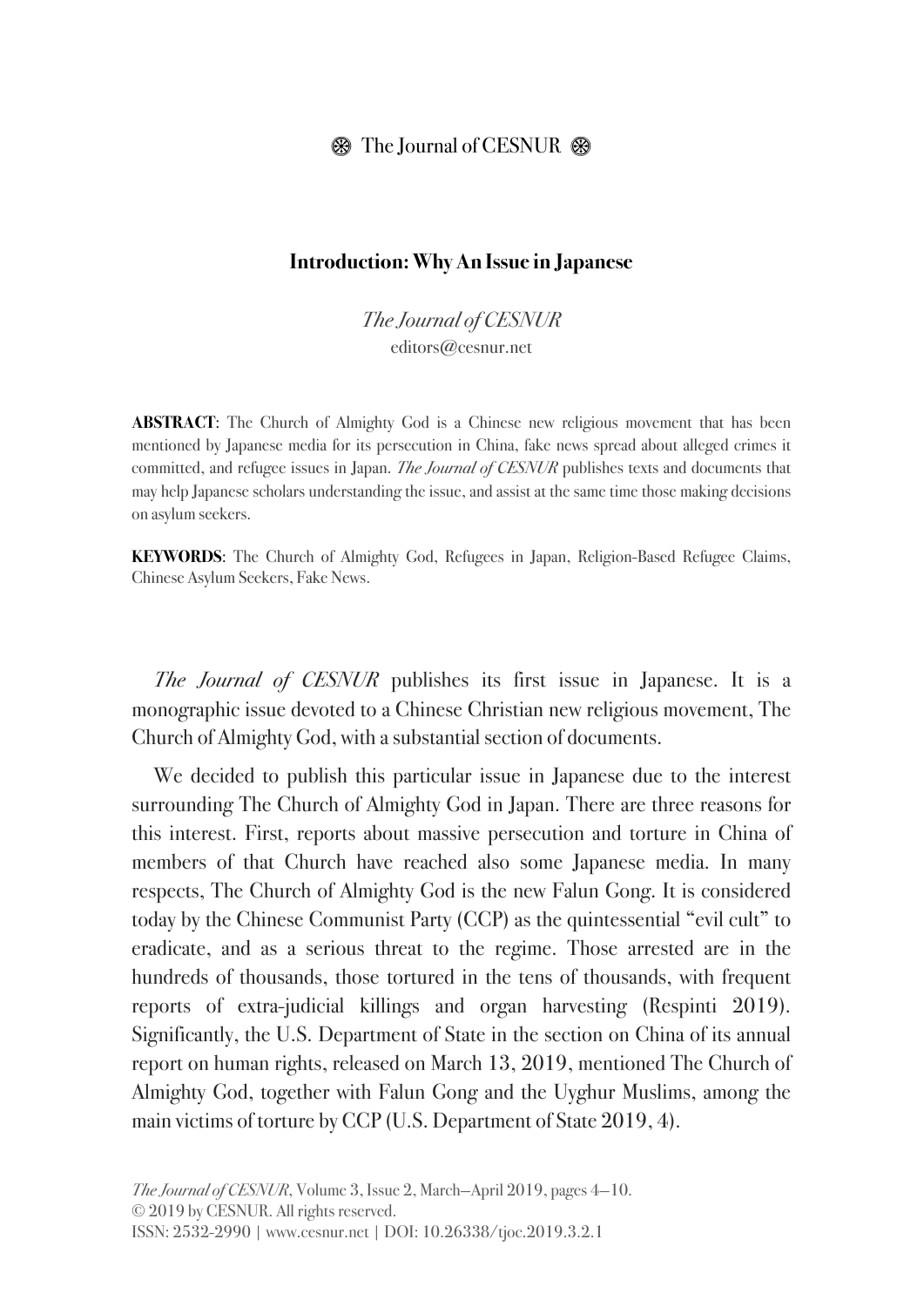Second, The Church of Almighty God is sensationalized in media reports, including in Japan, not only because of the persecution but also because it is accused of crimes, including the homicide of a woman in a McDonald's diner in Zhaoyuan, Shandong, in 2014. Scholars in the West have studied these accusations and concluded they are fake news fabricated by the CCP to justify the persecution. But these scholarly works are not well-known in Japan, and certainly the general public has an easier access to sensational media accounts. One article in this issue deals with the fake news, and two others with specific false accusations: one with the McDonald's case, and one with the frequently heard, but inaccurate, claim that The Church of Almighty God is "against the family." These texts are introduced by a general, short introduction to the Church's history, theology, and activities.

Third, Japan has a humanitarian problem connected with the presence of refugees from The Church of Almighty God who escaped China. As of February 2019, 281 refugees from the Church are seeking asylum in Japan. None of their requests has been granted. Japan has a well-known problem with asylum seekers in general. According to the *Japan Times*, in 2017 Japan received 19,628 asylum requests, and only 20 were accepted (Osumi 2018).

At the 40th session of the United Nations' Human Rights Council (25 February–22 March 2019), the French NGO CAP-LC (Coordination des associations et des particuliers pour la liberté de conscience), which is among the NGOs accredited at the United Nations' Economic and Social Council (ECOSOC), submitted a written statement protesting the situation of the CAG refugees in Japan, published on the United Nations' official Web site (CAP-LC 2019), and translated into Japanese and published in this issue of *The Journal of* CESNUR. An oral discussion followed (Mirre 2019).

The general issue of refugees in Japan is immensely complicated (Sıddıkoğlu 2017; Chen 2017), and cannot be solved by scholars of religions. However, in the case of The Church of Almighty God, the fact that this Church is not wellknown, while fake news about it are widely present on the Web, certainly makes the situation of its refugees in Japan even more difficult. To help those who take decisions about asylum seekers in Japan, we have translated into Japanese several important documents that have been used as evidence in cases in other countries and have often led to decisions granting asylum to members of The Church of Almighty God.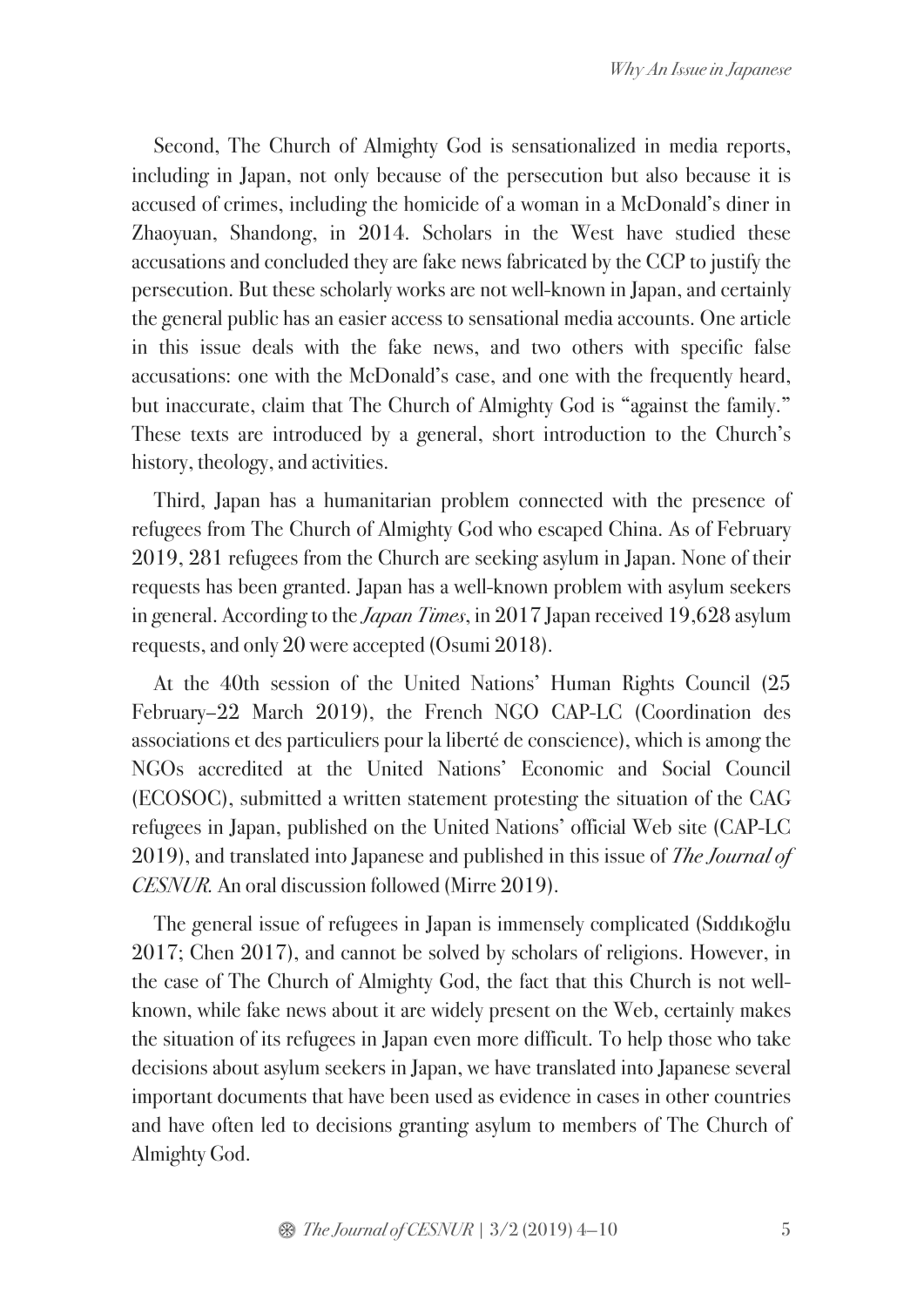The question whether scholars of religion, and in particular scholars of new religious movements may or should engage in advocacy has been widely discussed (Richardson 1996; Introvigne 2014). It is the position of The Journal of CESNUR that advocacy in the shape of providing objective information to legal and political decision-makers is legitimate. In issues involving refugees, it may even become morally necessary. The case of the refugees of The Church of Almighty God in Japan is an eloquent example. As examples of refugees members of the same Church in other countries demonstrate, asylum seekers from The Church of Almighty God who are deported back to China are arrested, sentenced, and often tortured. Academics cannot just sit idle when information they are able to provide may avoid these tragedies and save human lives.

# **References**

- CAP-LC (Coordination des associations et des particuliers pour la liberté de conscience). 2019. "Asylum Seekers from The Church of Almighty God in Japan. Written Statement Submitted by Coordination des Associations et des Particuliers pour la Liberté de Conscience, a Non-Governmental Organization in Special Consultative Status." February 11. Accessed March 17, 2018. https://bit.ly/2TgIOpF.
- Chen, YouJia. 2017. "Research Paper: Refugee Policy in Japan." Cambridge, Mass.: Lesley University. Accessed March 15, 2019. https://www.academia.edu/38563582/Refugee\_policy\_in\_Japan.
- Introvigne, Massimo. 2014. "Advocacy, Brainwashing Theories, and New Religious Movements." Religion 44:303–19.
- Mirre, Christine. 2019. "Refugees of The Church of Almighty God in Japan: Oral Statement at the 40th Session of the United Nations Human Rights Council, Geneva, 13 March 2019." Accessed March 15, 2019. https://bit.ly/2ufhWMz (00:12:38).
- Osumi, Magdalena. 2018. "Japan Saw Record Number of Refugee Applicants in 2017, Justice Ministry Says." *Japan Times*, February 13. Accessed March 17, 2018. https://bit.ly/2Y7v5oP.
- Respinti, Marco. 2019. "The Bloody Tribute Paid by The Church of Almighty God." Bitter Winter, March 13. Accessed March 17, 2018. https://bitterwinter.org/the-bloody-tribute-paid-by-the-church-of-almightygod.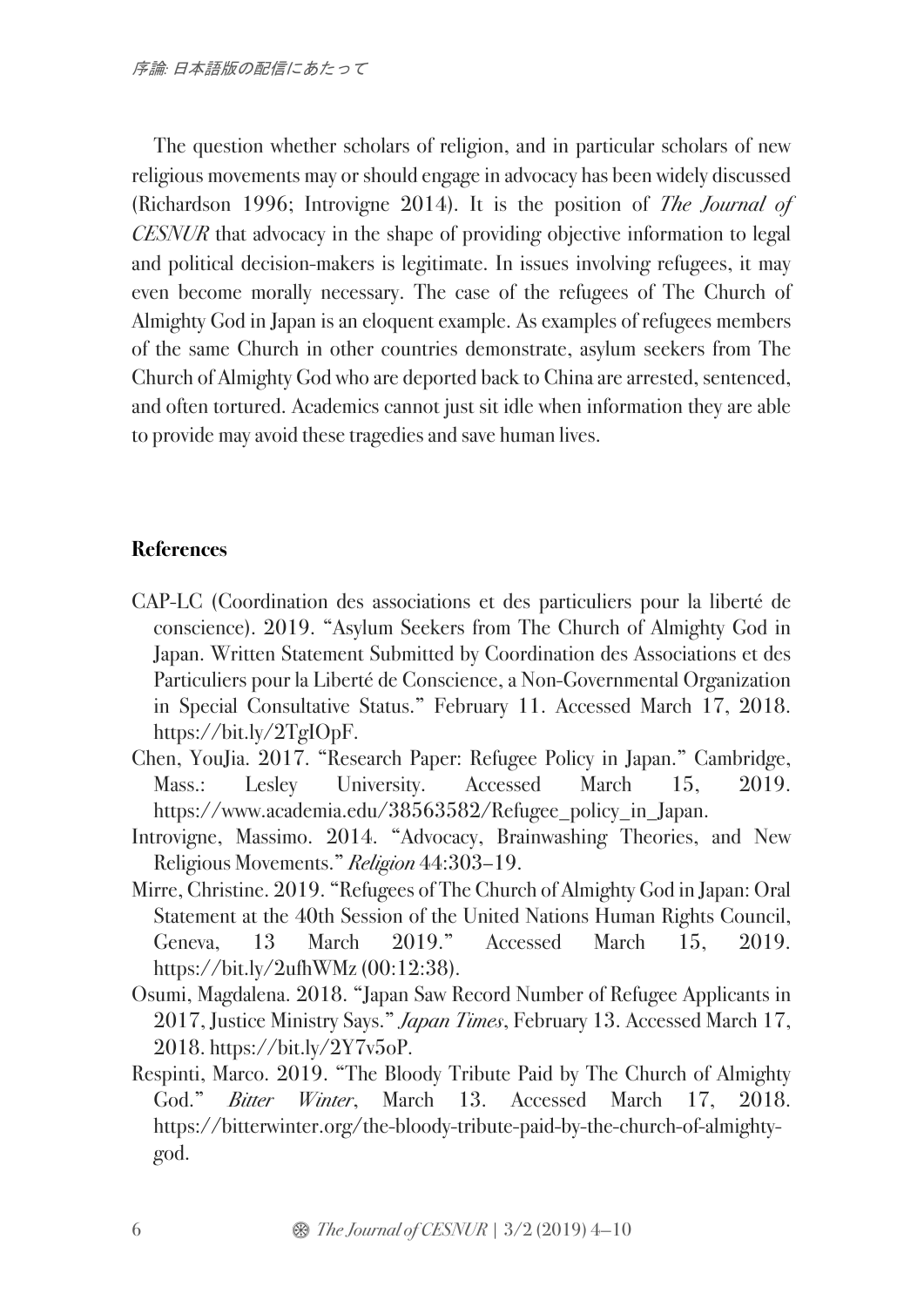- Richardson, James T. 1996. "Sociology and the New Religions: 'Brainwashing,' the Courts, and Religious Freedom." In Witnessing for Sociology: Sociologists in Court, edited by Pamela Jenkins and Steve Kroll-Smith, 115–37. Westport, CT, and London: Praeger.
- Sıddıkoğlu, Hidayet. 2017. "Refugee and Asylum Seeking in Modern Japan: Analysis of Japan's Humanitarian Commitments and Xenophobic Problems." Göç Araştırmaları Dergisi/The Journal of Migration Studies 3(2):40–64.
- U.S. Department of State. 2019. "China (Includes Tibet, Hong Kong, and Macau) 2018 Human Rights Report." Accessed March 15, 2019. https://www.state.gov/documents/organization/289281.pdf.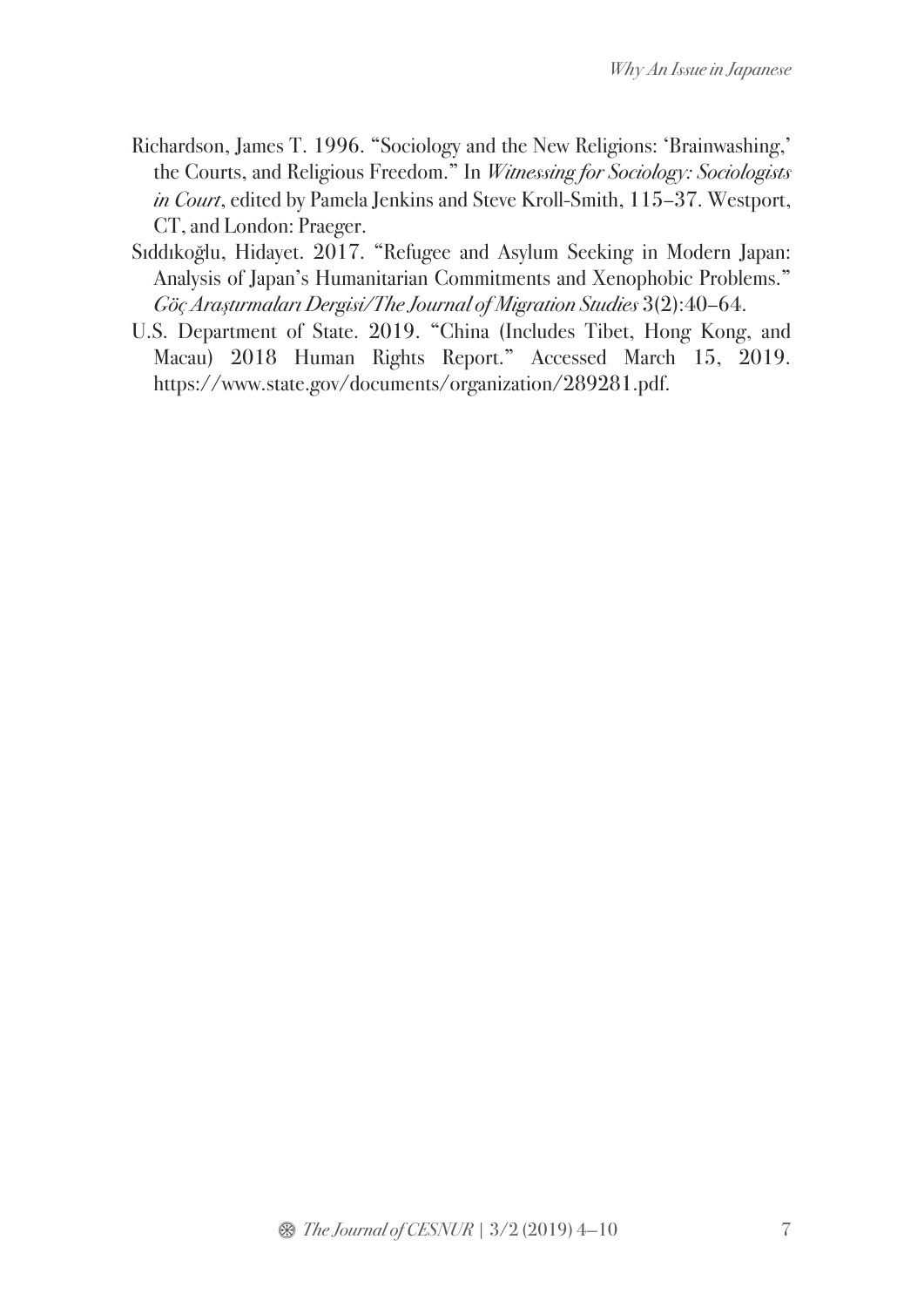#### 序論: 日本語版の配信にあたって

The Journal of CESNUR editors@cesnur.net

要旨:全能神教会とは中国の新興宗教団体である。日本のメディアは、中国での同団体へ の弾圧、同団体が実行したと疑われている犯罪に関して広められた虚偽報道、日本での難 民の問題について報じている。The Journal of CESNURは、日本の研究者がこの問題を理解 し、亡命希望者の認定の決定を下す上で役立つ記事や文書を配信している。

キーワード: 全能神教会、日本における難民、宗教を基にした難民申請、中国人の亡命希 望者、フェイクニュース。

The Journal of CESNUR を日本語で初めて発行いたします。本誌は中国の キリスト教系新興宗教団体の全能神教会を主題とした単行号であり、充実した 資料を提供しております。

CESNUR(新宗教研究センター)は日本での全能神教会に対する関心の高ま りから、この特別号を日本語で配信することにした。次の 3 つの理由から、日 本でも関心が高まっているといえる。まず、全能神教会の信者の中国における 大規模な弾圧と拷問に関する報道が、一部の日本のメディアでも報じられてい る。多くの点で、全能神教会は新たな法輪功と言える。現在、全能神教会は、 中国共産党から、根絶すべき典型的な「邪悪なカルト」、そして、政権への深 刻な脅威と見なされている。逮捕者は数十万人、拷問を受けた信者の人数は数 万人にのぼり、そして、裁判を経ない処刑および臓器摘出に関する報告が頻繁 に行われている(Respinti 2019)。米国務省は、2019 年 3 月 13 日に公表し た人権に関する年次報告書の中国の項目において、中国共産党による拷問の主 な被害者として、ウイグル族のムスリム、法輪功の信者とともに全能神教会の 信者を挙げていたが、この点は大きな意味を持つ(U.S. Department of State  $2019:4$ 

第二に全能神教会は、弾圧に関してだけでなく、2014 年に山東省招遠市の マクドナルドで夕食を取っていた女性が殺害された事件を含む犯罪への関与を 疑われ、日本のメディアの報道でも取り上げられた。欧米の研究者はこれらの 疑いを調査し、これは中国共産党が迫害を正当化するために捏造したフェイニ ュースであると結論づけた。しかし、これらの研究者による調査は日本では知 名度が低く、また、一般の市民にとっては刺激的なメディア報道の方がアクセ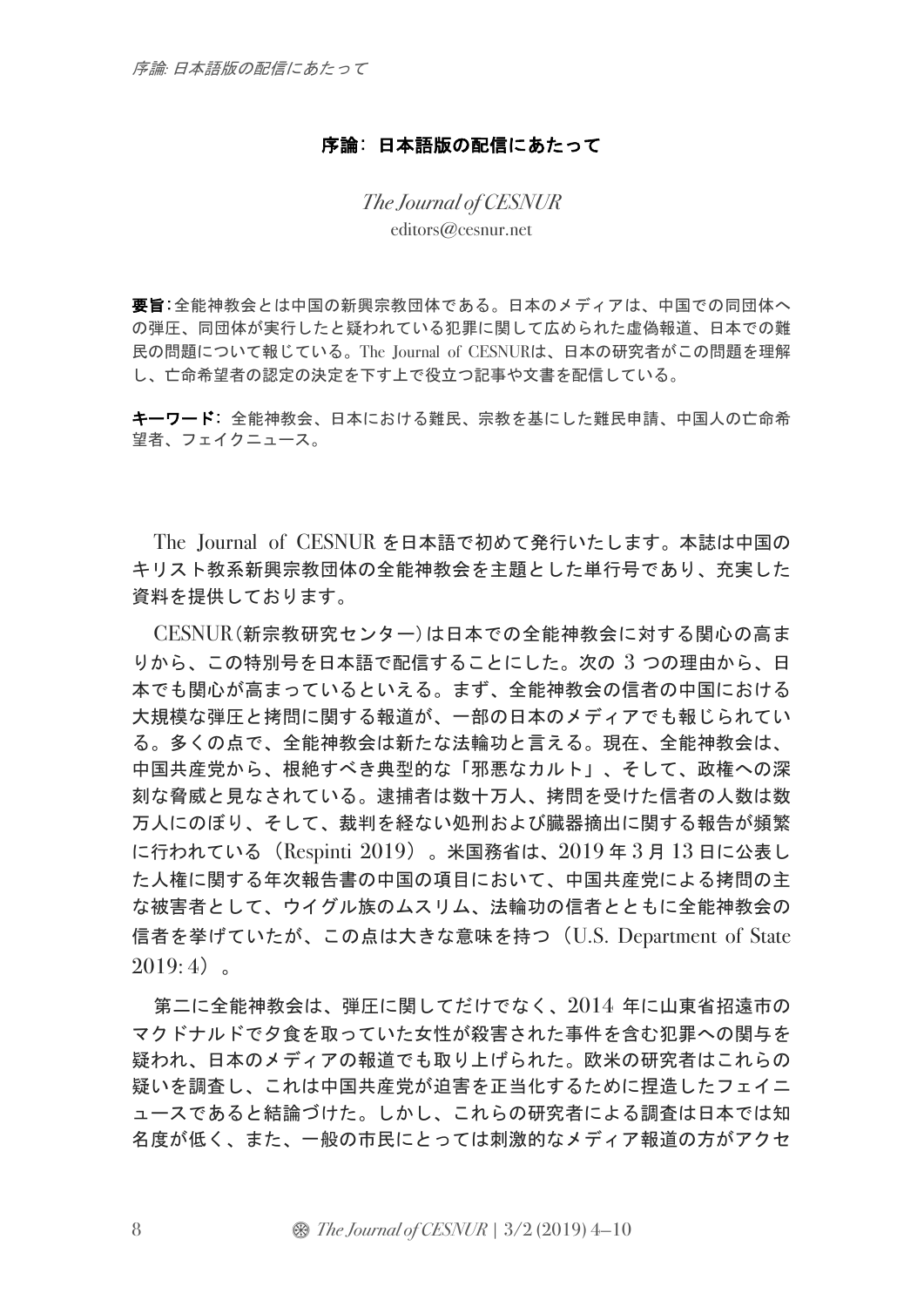スしやすい。本号ではフェイニュースを取り上げた論文を 1 本掲載した。さら に、マクドナルドの事件や、全能神教会が「反家族的」であるという頻繁に耳 にするものの不正確な情報をテーマとした論文を 1 本ずつ掲載している。一連 の論文は、冒頭で全能神教会の歴史、神学理論および活動について、大まかだ が、簡潔に紹介している。

第三に、日本は中国から逃亡した全能神教会の信者の難民の存在に関して人 道的な問題を抱えている。2019 年 2 月の段階で、同教会の 281 人の信者が日 本で亡命を申請している。亡命が認定された者は一人もいない。また、日本が 亡命希望者全般に関して持つ問題はよく知られている。日本は一般的に難民に 対して厳格な方針を採用している。ジャパンタイムズ紙 (Japan Times) によ ると、2017 年、日本は 1 万 9,628 人の難民申請を受けたものの、申請を認め たのはたったの 20 人であった(Osumi 2018)。

国連人権理事会の第40回目の会合(2019年2月25日~3月22日)で、 国連経済社会理事会が認めたフランスの NGO の CAP-LC(Coordination des associations et des particuliers pour la liberté de conscience) が、日本での全能 神教会の難民の現状を記した声明書を提出した。この声明書は国連の公式サイ ト(CAP-LC 2019)から配信されており、また、本号の The Journal of CESNUR で日本語に翻訳したものを提供している。今後、口頭による議論の 予定もある(Mirre 2019)。

日本での難民に関する問題は非常に複雑であり(Sıddıkoğlu 2017; Chen 2017)、宗教の専門家が解決できるものではない。しかし、全能神教会に関 しては、この団体があまりよく知られていないものの、フェイクニュースがウ ェブ上で広範に配信されているため、日本にいる同団体の難民の状況をさら厳 難しくしている。日本で亡命申請する決断を下した信者を支援するため、 CESNUR は諸外国で証拠として用いられ、全能神教会の信者の亡命を認定す る決断につながることが多かった複数の重要な文書を日本語に翻訳した。

宗教の専門家、とりわけ新興宗教団体の専門家が擁護活動に関与できるかど うか、関与すべきかどうかに関する疑問は広く議論されてきた(Richardson 1996; Introvigne 2014)。The Journal of CESNUR は、客観的な情報を法的お よび政治的な意思決定者に提供する行為は妥当であるという立場だ。難民に関 する課題においては、道徳面で必要になりつつある。日本にいる全能神教会の 信者の難民の問題がこの点をよく物語っている。諸外国に亡命を希望した同教 会の信者のうち中国に送還された者は逮捕され、有罪判決を受け、きに拷問を 受けていることが証明されている。提供可能な情報がこのような悲劇を避け、